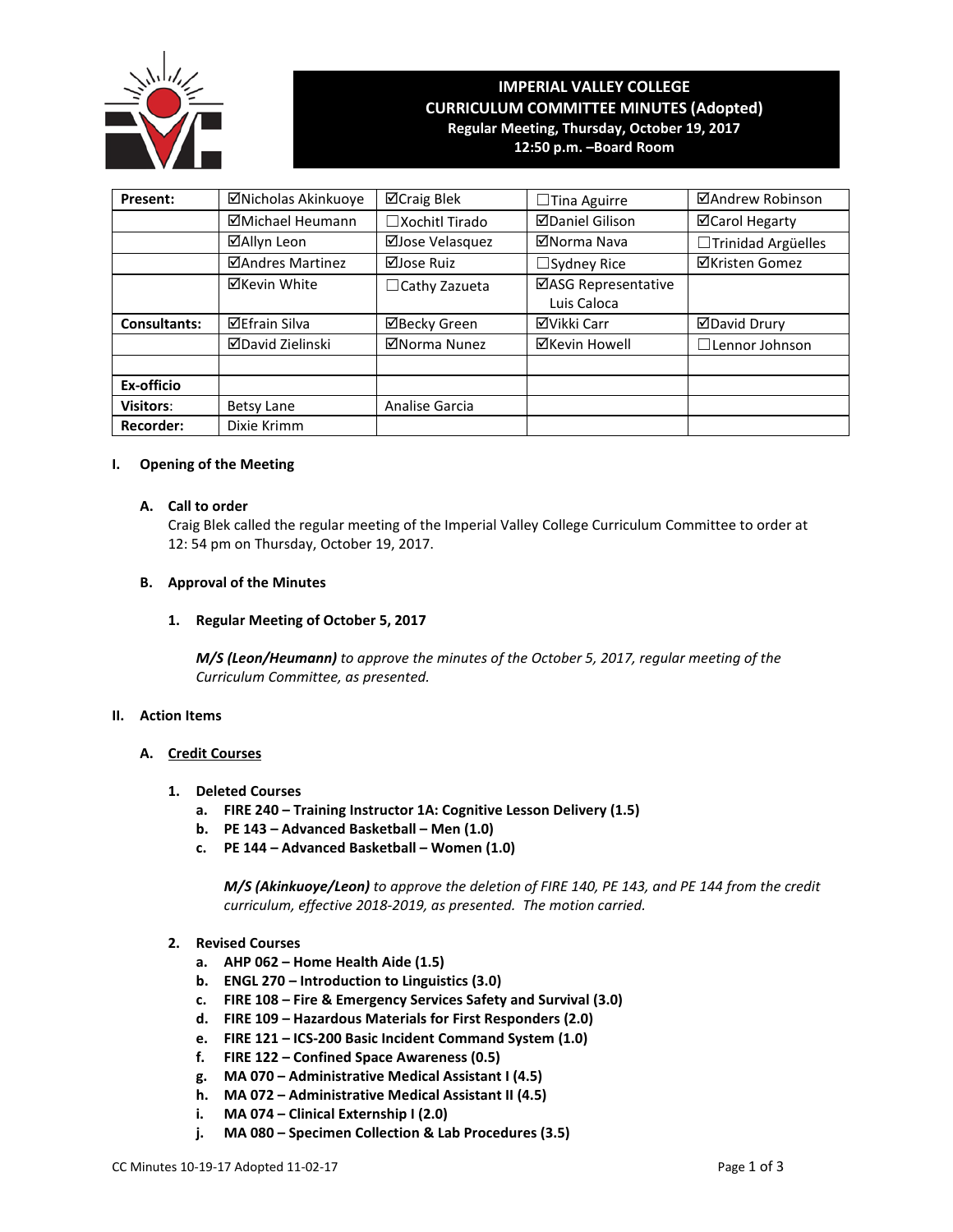- **k. MA 082 – Exam Room Procedures (3.5)**
- **l. MA 084 – Pharmacology and Administration of Medications (2.0)**
- **m. MA 086 – Clinical Externship II (2.0)**
- **n. PE 121 – Beginning to Intermediate Swimming (1.0)**

*M/S (Gilison/Leon) to approve the updates as indicated in CurricUNET for items a. through n. above, effective 2018-2019, as presented. The motion carried.*

**o. AJ 164 – Regular Basic Course Modular Format Level I (17.5)**

*M/S (Leon/Heumann) to approve the update to lec/lab hours for AJ 164, effective Spring 2018, as presented. The motion carried.*

# **3. New Courses**

**a. HE 103 – Introduction to Public Health (3.0)** *M/S (Robinson/Leon) to approve the addition of HE 103 to the credit curriculum, effective 2018- 2019, as presented. The motion carried.*

#### **B. Degrees and Certificates**

#### **1. Revised Degrees and Certificates**

**a. Business Administrative Assistant Degree and Certificate**

*M/S (Akinkuoye/Leon) to approve the revision of the Business Administrative Assistant Degree and Certificate, effective 2018-2019, as presented. The motion carried. \*To remove BUS 126 and add BUS 145 and BUS 169; unit value from 28 to 30 for the degree. To remove courses: BUS 126, BUS 210, BUS 260, and add courses: BUS 063, BUS 100, BUS 169; unit value from 28 to 26 for the certificate.*

### **2. New Associate Degree for Transfer**

#### **a. Public Health Science A.S.-T**

*M/S (Robinson/Leon) to approve the addition of the Public Health Science A.S.-T, effective 2018- 2019, as presented. The motion carried.*

# **C. Catalog Degree and Certificate ADT Sheets**

*M/S (Leon/Akinkuoye) to approve removal of minimum and maximum language for the 60 units of CSU transferrable coursework for the ADT degree sheets effective 2018-2019.*

# **III. Discussion Items**

**1. Class Size Differences – Craig Tabled until the next meeting.**

# **IV. Information Items**

**1. Fall Curriculum Regional Meeting – Craig**

The meeting will be on Saturday, November 18<sup>th</sup>, 9:00-3:00, at Long Beach City College. Members were reminded to let Craig know if they wanted to attend.

#### **2. SLO Update – Kevin Howell**

Kevin showed members the forms that will be used so that faculty will no longer need to use SPOL for data entry. The forms are in Canvas and will be submitted electronically. He will be meeting with departments to review the spreadsheet that will show which SLOs and PLOs have been completed.